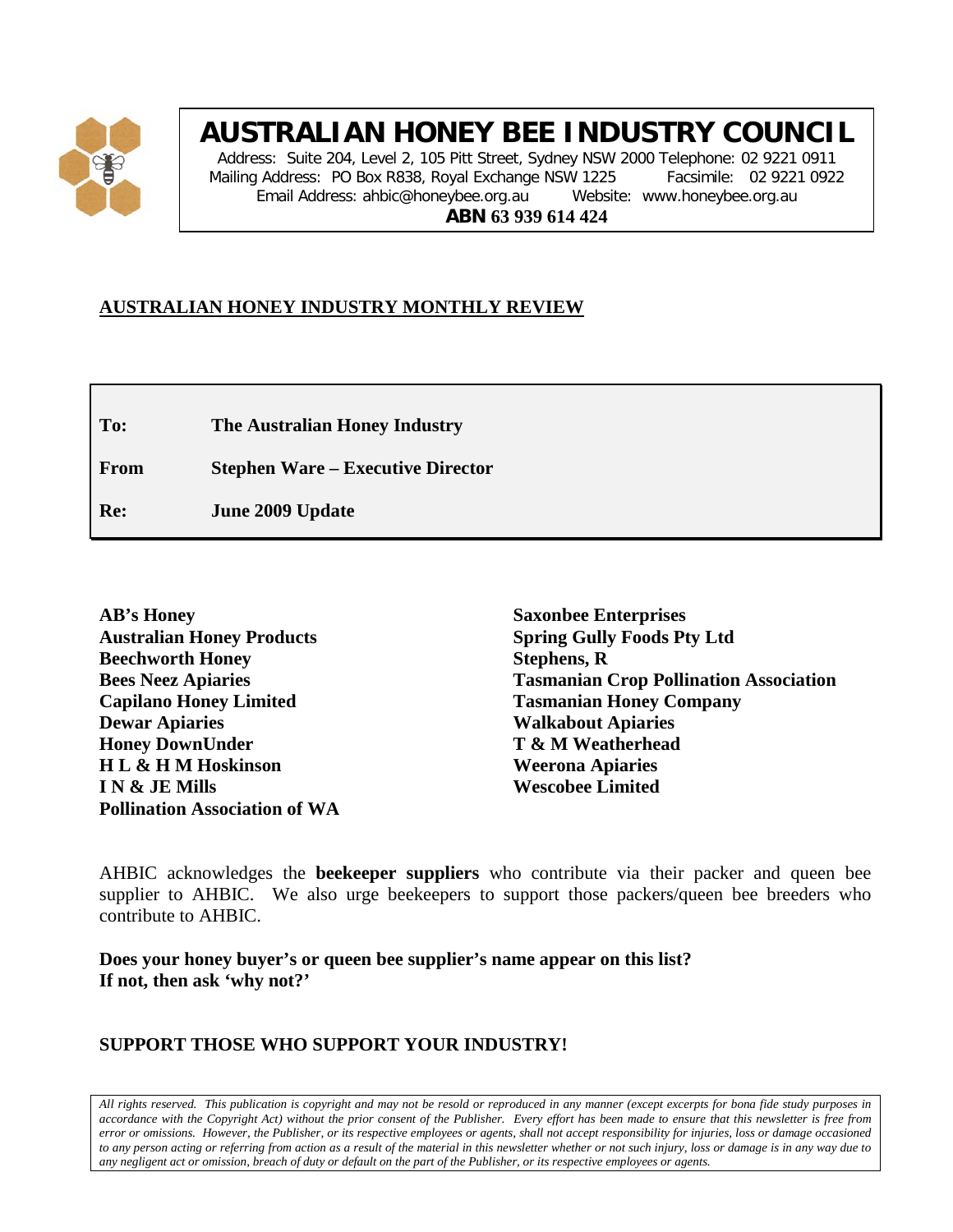*The AHBIC Annual General Meeting and Conference will be held on 12 & 13 July 2009 at Rydges Parramatta Hotel. This is to be followed by an AHBIC Executive Meeting on the afternoon of 13 July.* 

*Details of accommodation arrangements are as follows:*

| <i>Venue:</i> | <b>Rydges Parramatta Hotel</b>                   |
|---------------|--------------------------------------------------|
|               | <b>116 James Ruse Drive</b>                      |
|               | <b>Rosehill Sydney NSW</b>                       |
|               | Phone: $+61288637600$                            |
|               | Fax: $+61288637601$                              |
|               | <b>Email:</b> reservations parramatta@rydges.com |
|               | Web: www.rydges                                  |

Delegates should make their own travel and accommodation bookings direct. This information is provided early so that delegates may obtain the best airfares.

Rydges has a very competitive rate of \$140 a night. This is an exceptionally good rate for Sydney and is valid for use from the 7/07/09 up until the 14/07/09. Book direct with the hotel

Phone: 1300 857 922 or email reservations parramatta@rydges.com(be sure to mention that you are attending the Conference).

Rydges has also block booked 30 rooms opposite them at the Waldorf – 02 8837 8000 (these are one bedroom serviced apartments). There is free parking at Rydges as well.

### **A registration form is attached for your convenience**

## **AUSTRALIAN TAX OFFICE NEWS**

### *Tax Office Measures to help small businesses with short term cashflow problems*

The Tax Office recently announced measures to help small businesses (ie businesses with annual turnover of less than \$2 million) that are struggling to pay their tax liabilities as a result of the global financial crisis.

### *First Measure*

For small businesses with a debt outstanding on an activity statement can apply for an interest free payment arrangement with the Tax Office from now until 30 June 2010. The Tax Office will not charge interest for a maximum period of 12 months, provided the payment arrangement is maintained.

## *Second Measure*

Small businesses will also have the opportunity to request a deferral of payment on their next activity statement. Eligible businesses with short term cash flow problems that pay quarterly and annually may be granted a deferral of up to two months, while those who pay monthly are eligible for a deferral of up to one month. The Activity Statements will still need to be lodged on time but no interest will be charged for the period of the deferral.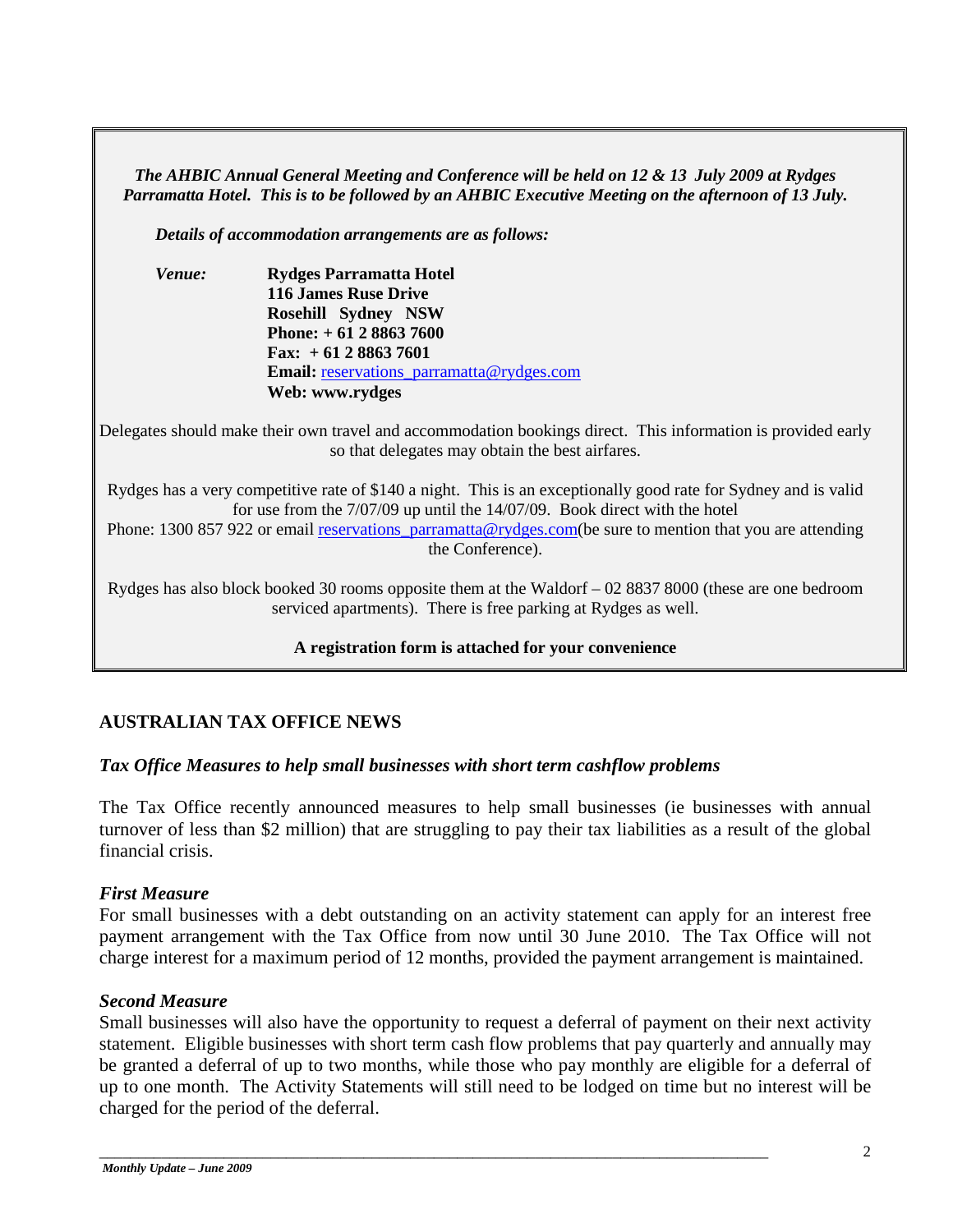## **NATIONAL SEASONAL RAINFALL OUTLOOK - PROBABILITIES FOR WINTER 2009**

*Bureau of Meteorology 26 May 2009*

## **No Strong Shifts in Winter Rainfall Odds**

The national outlook for total rainfall over winter (June to August), shows no strong shifts in the odds favouring either wetter or drier conditions. In other words the chances of above normal falls are about the same as the chances of below normal. The exceptions are in a few small patches in the south within which there are moderate shifts in the odds favouring a drier than average season.

The pattern of seasonal rainfall odds across Australia is a result of recent warm conditions in the Indian Ocean and an increasing level of warmth in the Pacific. The influences from these two oceans counteract each other in eastern Queensland and northern NSW: the Indian Ocean pattern promotes wetter conditions while the Pacific biases the climate towards a drier than normal season.



For the June to August period, the chance of exceeding [median rainfall](http://www.bom.gov.au/climate/averages/climatology/rainfall-percentiles/50/p50-June-August.png) is between 40 and 55% in most parts of the country (see map). This means that for every ten years with ocean patterns like the current, about four or five years are expected to be wetter than average during winter, while about five or six years are expected to be drier.

In a few small patches in WA, SA and Victoria, the chances of a wetter than normal winter drop below 40% indicating an increased risk of dry conditions.

Under the WATL part of the Bureau's website, there is an expanded set of seasonal [rainfall outlook](http://www.bom.gov.au/watl/rainfall/exceedance.html)  [maps and tables,](http://www.bom.gov.au/watl/rainfall/exceedance.html) including the probabilities of seasonal rainfall exceeding given totals (e.g. 200 mm).

Outlook [confidence](http://www.bom.gov.au/silo/products/verif/) is related to how consistently the Pacific and Indian Oceans affect Australian rainfall. During winter, history shows this influence to be moderately consistent across much of Queensland, the NT, NSW and Victoria, but generally weakly consistent elsewhere across the country, reaching moderate only in patches (see [background information\)](http://www.bom.gov.au/climate/ahead/rain_ahead.shtml#background).

Recent trends in Pacific climate patterns and the latest outputs from computer models indicate an increased risk of an El Niño developing during winter and spring. The SOI is approximately −11 for the 30 days ending 23 May. For routine updates and comprehensive discussion on any developments please see the [ENSO Wrap-Up.](http://www.bom.gov.au/climate/enso/)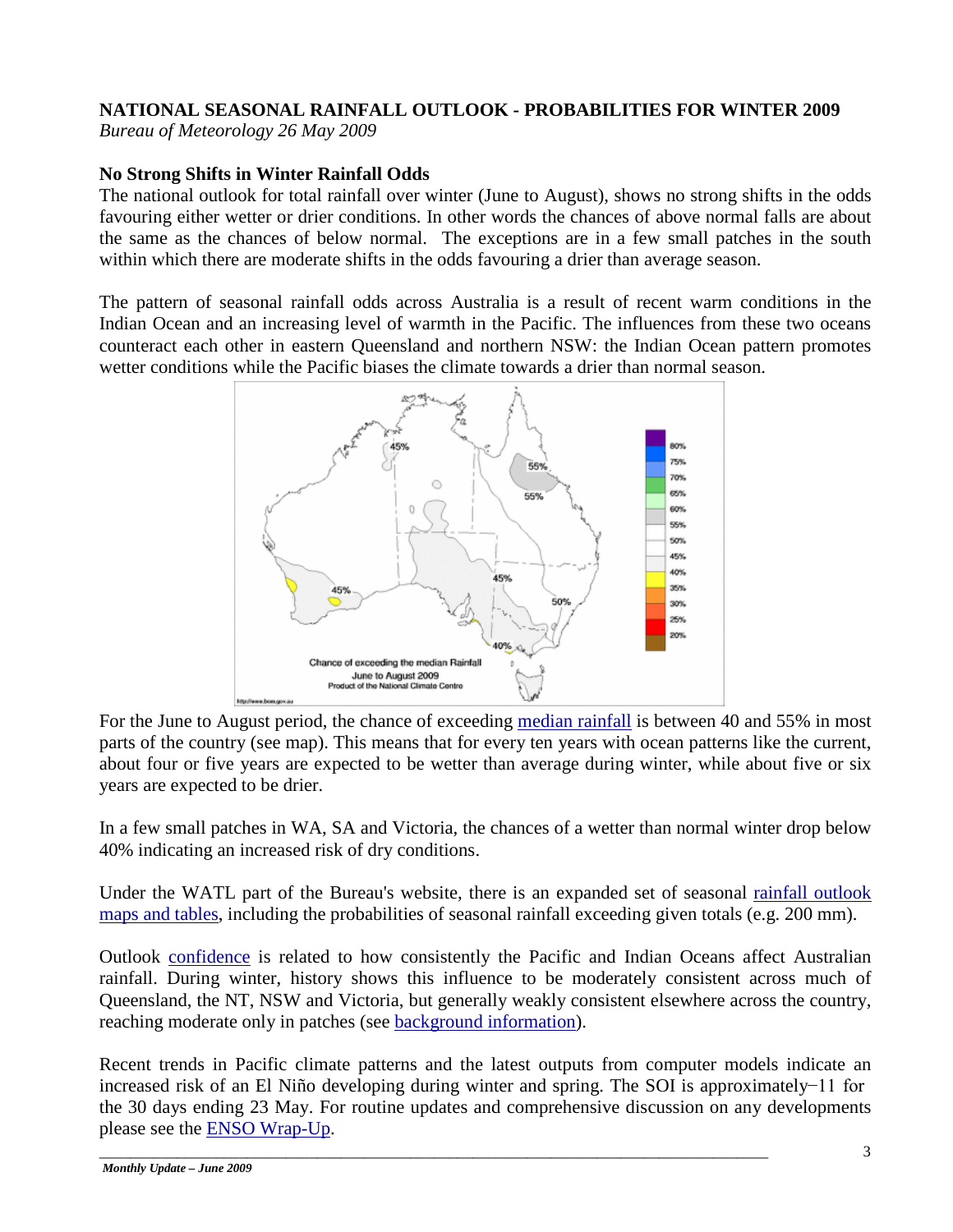## **POLLINATION AUSTRALIA UPDATE**

### **Pollination Australia Alliance**

As agreed at our last meeting in Sydney on 10 March, we have been working towards formalisation of the Pollination Australia alliance. "Pollination Australia" has now been successfully registered as a Business Name in South Australia, with an associated ABN: 19 769 901 897 and TFN: 896 749 474. A bank account has been opened and the first payment from L'Oreal Paris has been received into this account. A proposed constitution will be circulated to members for consideration later this week. Once lodged this establish Pollination Australia as an incorporated association in South Australia, registered with ASIC for Australia-wide trading.

## **Pollination R&D Program**

The draft Five Year Pollination R&D plan was recently presented to the RIRDC Board. Once agreed with HAL and finalised, hard copies of the plan will be distributed and available to Pollination Australia members. The plan will then set the guide for future R&D activities. Funding contributions to the Pollination R&D program for 2009/10 are in the process of being confirmed by both HAL and RIRDC, with an expected total funding base of around \$380,000 for the coming year. Once final figures are confirmed, this too will be circulated to members.

The R&D plan also includes requirements for the composition and establishment of a Pollination R&D Advisory Committee (currently operating as an interim committee). Pollination Australia will then be able to formally nominate representatives for this committee to oversee the R&D program going forward. Three pollination R&D projects have been contracted to date:

## **1. Simulation Exercise for Pollination Industries (with Plant Health Australia)**

This project is now well underway, with the first workshop held in Melbourne last Wednesday, 10th June. This exercise brought together representatives from state and federal government, spanning both animal and plant sectors, in addition to representatives from PHA, AHA and industry. A Varroa incursion was simulated, to explore the current mechanisms for managing such an incursion. The day highlighted potential gaps in the current management system, which were constructively and positively explored by all parties present. This workshop focussed purely on an eradication phase in response to a Varroa incursion. A second workshop is tentatively scheduled for 19th August to explore long-term management strategies.

## **2. Future Surveillance Needs for Bee Biosecurity (with CSIRO)**

A workshop will be held in Canberra on 16 June with key stakeholders from industry, CSIRO, DAFF and state Departments of Agriculture. The aim of the workshop is to discuss and assess options for ongoing surveillance for bee pest and disease incursions, and assess the potential costs and benefits associated with each.

## **3. Pollination Aware: Its Importance to Australia (with Dr Rob Keogh, Strategen)**

\_\_\_\_\_\_\_\_\_\_\_\_\_\_\_\_\_\_\_\_\_\_\_\_\_\_\_\_\_\_\_\_\_\_\_\_\_\_\_\_\_\_\_\_\_\_\_\_\_\_\_\_\_\_\_\_\_\_\_\_\_\_\_\_\_\_\_\_\_\_\_\_\_\_\_\_\_\_\_\_\_\_\_\_\_\_

A third project is in the process of being contracted; this will undertake development of a pollination manual that provides a central point of information about pollination requirements for some 60 different crops, including all HAL commodities and a range of grains products. The manual is intended to serve as a resource for subsequent use in a number of other projects and exercises aimed at optimal delivery of national pollination requirements, and options for their most effective maintenance in the event of incursion of bee pests or diseases.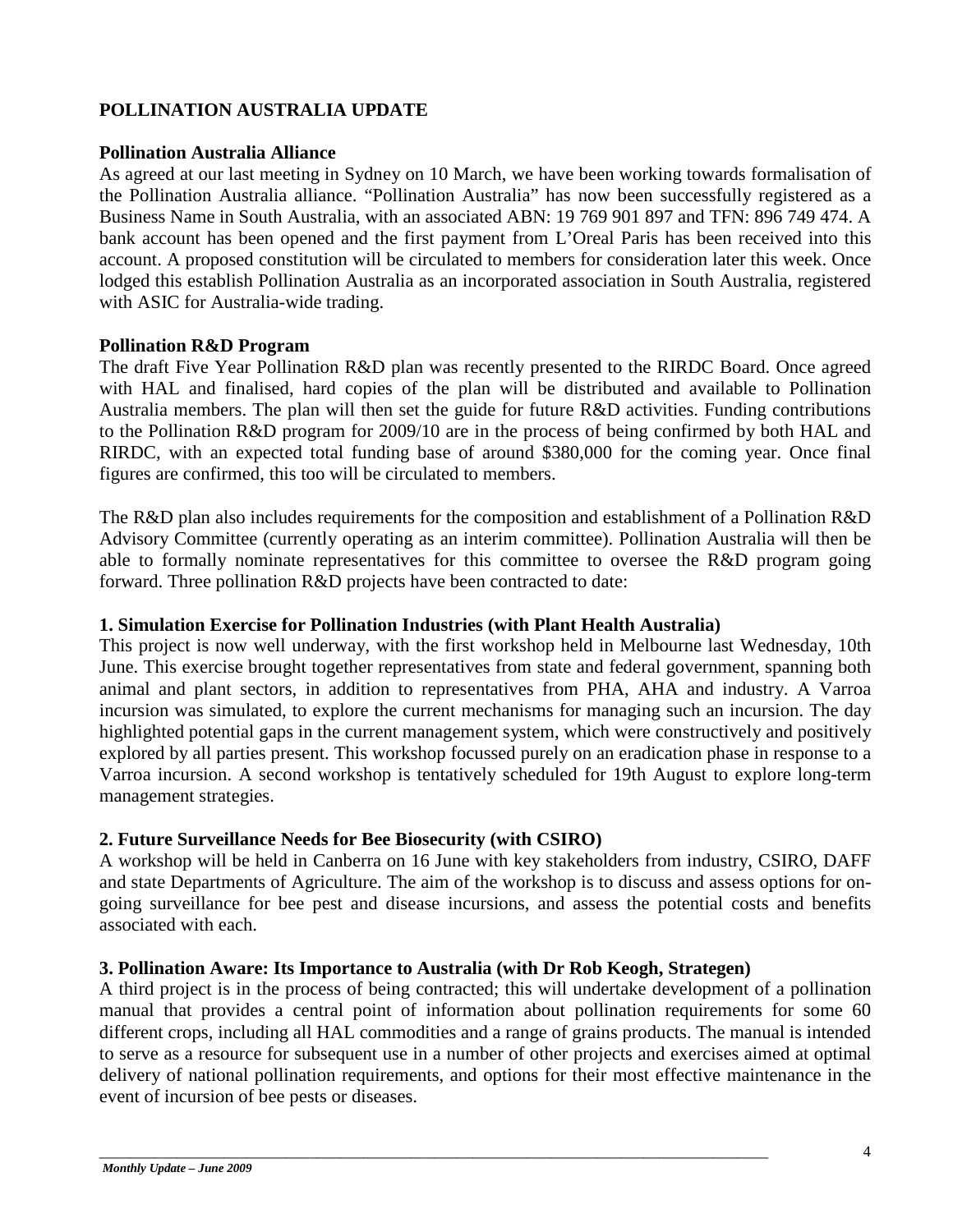## **Proposed Changes to the Emergency Plant Pest Response Deed (EPPRD)**

At a recent meeting of PHA members, there was general support for the inclusion of bee pests affecting pollination-reliant industries in the EPPRD. This is an important change for pollination dependent industries, as it will mean that an incursion affecting honeybees will trigger a response under the Plant Deed, rather than the Animal Deed, as is currently the case. As a result, "Affected" pollination dependent industries will then be included in the consultation and decision making process and cost sharing for a response and other benefits like owner reimbursement will be applicable. Pollination reliant industries will also be involved in the categorisation process for each pest affecting honeybees, which will then determine "Affected" parties and the relevant cost sharing arrangements for each individual pest incursion. It is anticipated that a formal proposal will be put to PHA members at the next EPPRD Signatories meeting in October. The relevance and importance of this proposed change was also recognised and reinforced at the Simulation Workshop described above.

## *Julie Haslett - Interim Secretary 15 June 2009*

## **APIS CERANA INCURSION**

The regular phone hook-up took place today with QBA President Rodney Ruge, joining in from Adelaide, and myself. Since the Advice 46 there have been two (2) more finds.

IP28 was found on 1 June in a shed at Mooroobool. The nest, upon examination, turned out to be a drone layer or laying worker. This nest may have been the source of the swarm, IP25, which was very close by, and contained an unusually high number of drones. The nest was destroyed.

Then on 5 June, at Mooroobool, sweep netting resulted in the finding of a nest, IP29. The nest entrance was located about 1 metre up in a weep hole in the bricks of a house. The nest has been destroyed. The chances of retrieval of this nest are not very high due to its location.

Since then no more cerana have been found.

The other activities for the fortnight consist of checking sugar feeding stations. Only mellifera is being found on these stations.

The soya flour has been received from Warren Jones and to date no bees, other than some Trigona, have been working it. It is still being trialled and detailed records have been kept of the inspections of the feeding stations.

There has been no activity at Goldsborough Valley for about 10 days. This area continues to be monitored. At this stage there is no reason for concern as you will recall that IP's18 & 19 had activity in a similar vein and they were eventually found.

Weather in Cairns is getting cold for the locals. The minimum this week was 16 degrees. Maximums are up around 28.

We await the outcome of the meeting of CEO's, both state and federal, to see what will happen re funding next financial year.

The next phone hook-up is scheduled for Friday 26 June. So the next Advice will be issued after that phone hook-up unless there are some unforeseen developments in the meantime.

\_\_\_\_\_\_\_\_\_\_\_\_\_\_\_\_\_\_\_\_\_\_\_\_\_\_\_\_\_\_\_\_\_\_\_\_\_\_\_\_\_\_\_\_\_\_\_\_\_\_\_\_\_\_\_\_\_\_\_\_\_\_\_\_\_\_\_\_\_\_\_\_\_\_\_\_\_\_\_\_\_\_\_\_\_\_

## *Trevor Weatherhead - 12 June 2009*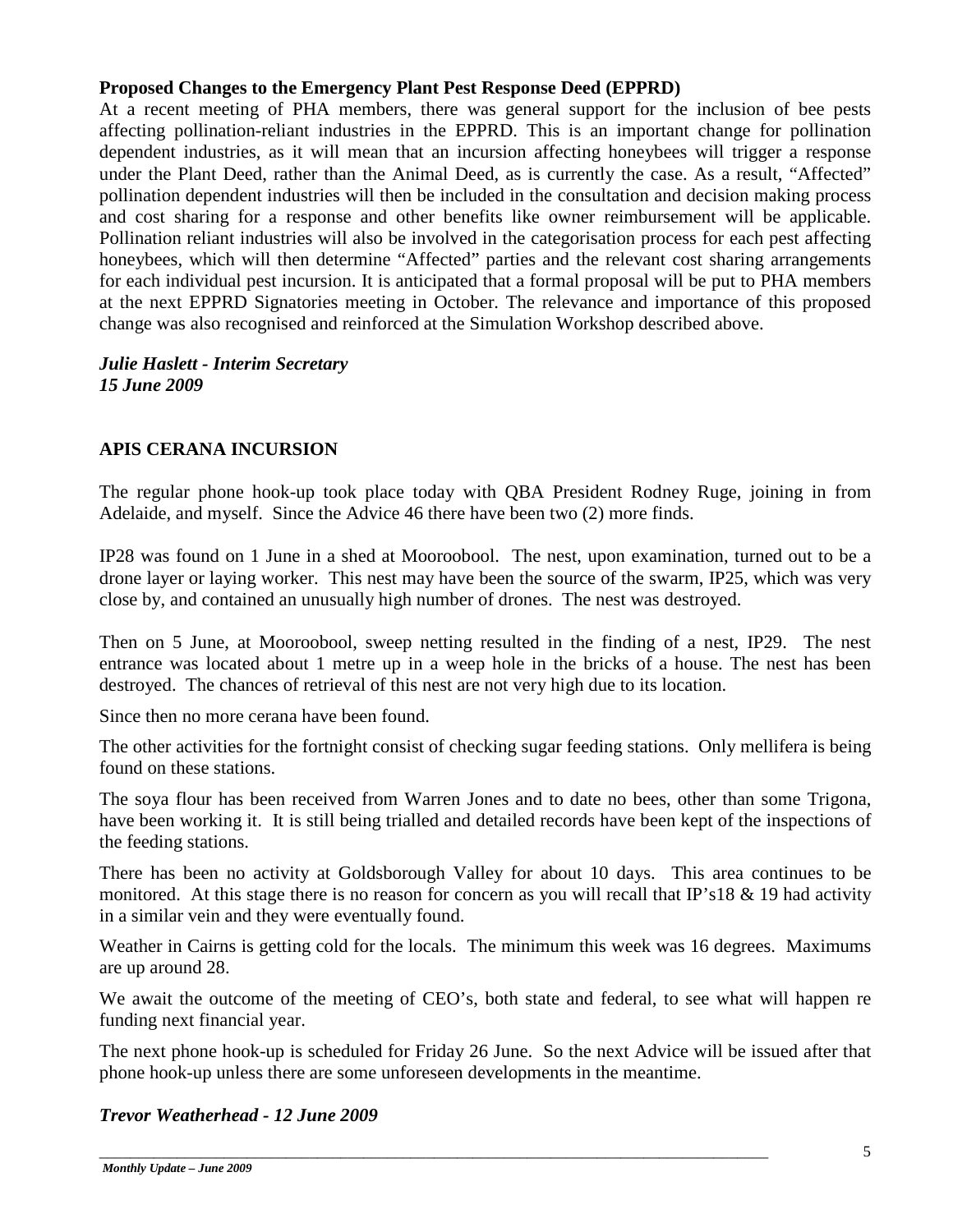#### **EXPORT MATTERS**

### *Export Matters***- Beeswax and bee by-products to the European Union, progress towards new regulation for the export honey industry and changes in AQIS**.

I would like to touch on two issues that will have an impact on exports of honey and bee products. These are the listing of establishments sending bee by-products to the European Union and the proposed Export Control (Honey and Bee Product) Orders.

The European Commission will be reviewing Regulation 1774/2002/EC in the near future. This regulation covers animal by-products, including bee by-products. The Australian Quarantine and Inspection Service (AQIS) has received preliminary advice that the Commission will request a list of all establishments producing animal by-products that are eligible for export to the European Union (EU), including establishments exporting bee by-products.

AQIS will maintain a formal list of all apiary by-product establishments that want access to the EU and will send this list to the Commission. I have already contacted known exporters of by-products by email or telephone and thank everyone that has responded. However, the response was less than I expected and therefore I urge everyone that wants to be eligible to send bee by-products to the EU in the future to contact me. There is no cost linked to this listing.

Certain markets require regulatory control of honey by the exporting country and therefore AQIS has been developing a set of Export Control (Honey and Bee Product) Orders in consultation with the honeybee industry. These Orders will sit under the *Export Control Act 1982* and are necessary for market access to the EU, Canada and some other destinations. These Orders will only apply for honey and bee products intended for export and will have no impact on honey for the Australian market. The object of both AQIS and the industry has been to meet the requirements of overseas markets with as little cost to the industry as possible.

The development of these Orders is progressing and AQIS will be releasing an exposure draft package, which will explain the need for the Orders, the approach we have taken and a draft of the new Orders. Everyone can provide comment on this exposure draft.

On a final note, AQIS is changing. AQIS will become part of a Biosecurity statutory authority and will no longer be a Division of the Department of Agriculture, Fisheries and Forestry. The new authority will join AQIS with Biosecurity Australia and parts of Product Integrity, Plant and Animal Health Division, plus other areas with related responsibilities. The new body will have as one of its aims the provision of a seamless service for our export clients, covering animal health, food safety and market access.

I will remain as your contact for all policy issues relating to the export of honey, therefore please contact me, if you require further explanation of the information above. Contact your regional AQIS officer for general assistance in getting your product overseas.

\_\_\_\_\_\_\_\_\_\_\_\_\_\_\_\_\_\_\_\_\_\_\_\_\_\_\_\_\_\_\_\_\_\_\_\_\_\_\_\_\_\_\_\_\_\_\_\_\_\_\_\_\_\_\_\_\_\_\_\_\_\_\_\_\_\_\_\_\_\_\_\_\_\_\_\_\_\_\_\_\_\_\_\_\_\_

*Fay Stenhouse* **Residue Section Animal Products Market Access Branch Email: fay.stenhouse@aqis.gov.au Ph. (02) 6272 5965**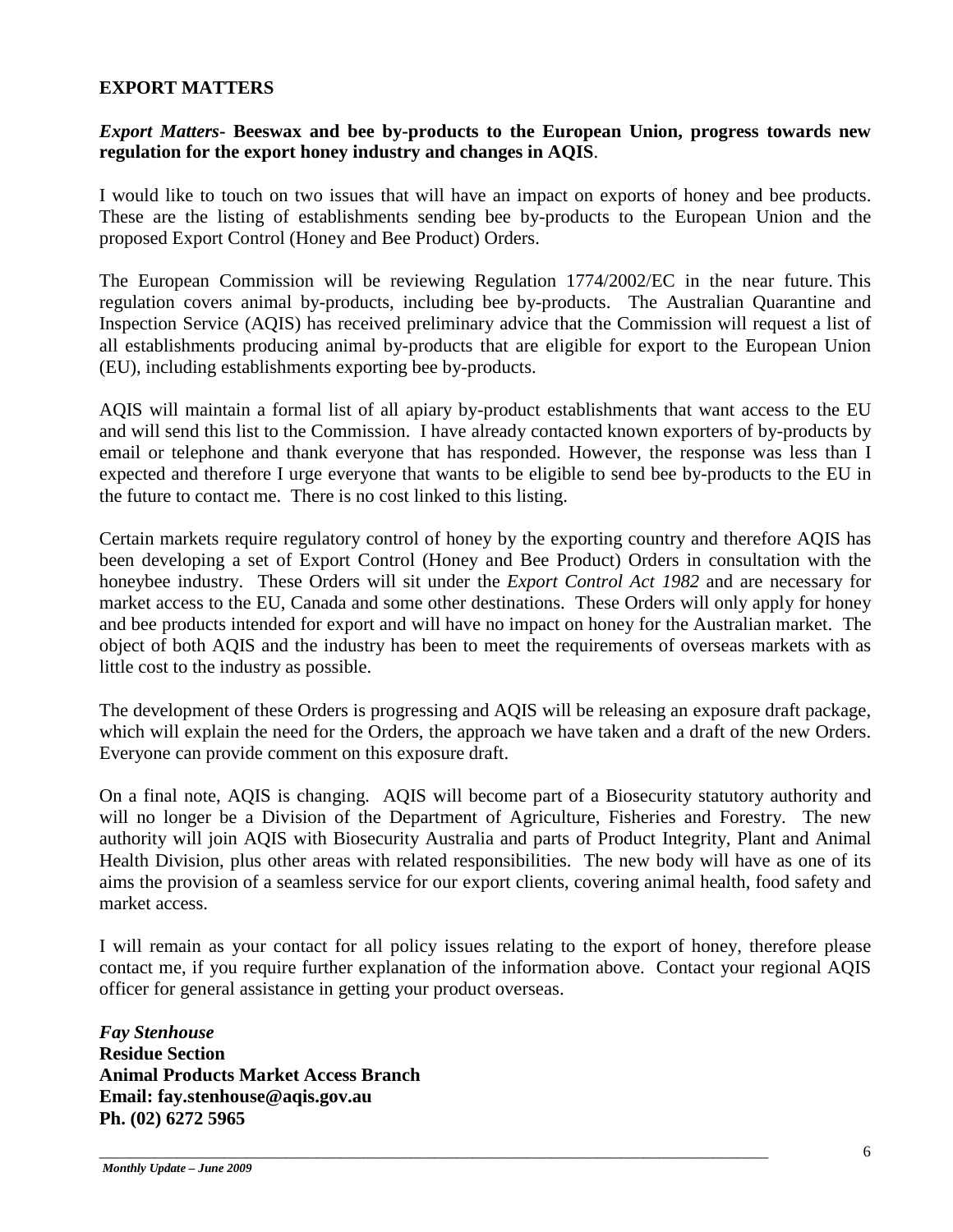## **HONEY MAY HOLD KEY TO BEATING HOSPITAL SUPERBUG**

*AAP - 17 June 2009*

Australian researchers have identified a type of bacteria-blasting honey capable of taking on the superbugs that have infected the nation's hospitals.

It's well known that honey has anti-bacterial properties but scientists from the University of Sydney say a particular type derived from native tea tree is especially potent.

They believe it could offer a solution to the growing resistance of bacteria, such as the superbug known as MRSA, to conventional antibiotics.

"Most bacteria that cause infections in hospitals are resistant to at least one antibiotic and there is an urgent need for new ways to treat and control surface infections," says Associate Professor Dee Carter, of the university's School of Molecular and Microbial Biosciences.

"But bugs that are resistant to a huge variety of antibiotics are not resistant to honey ... we've never seen an organism that has any kind of intrinsic resistance."

Dr Carter, working alongside Dr Shona Blair, tested honey produced by bees that fed on Leptospermum, commonly known as tea tree. She said the honey worked against bacteria in a number of ways.

It was a bad growth environment for bacteria because it was mildly acidic with high sugar levels. It also contained a precursor chemical to hydroperoxide and the molecule methylglyoxal, both toxic to bacterial cells.

The honey appeared to have properties, not yet understood, which prevented bacteria from developing a resistance despite tests designed to induce such a response.

In particular, staphylococcus bacteria - such as MRSA or methicillin-resistant staphylococcus aureus were "very sensitive" to the honey and seemed to suffer "multi-system failures," Dr Carter said.

"Our research is the first to clearly show these honey-based products could, in many cases, replace antibiotic creams on wounds and equipment such as catheters," she said.

"Using honey as an intermediate treatment could also prolong the life of antibiotics."

Medicinal applications involving honey, such as impregnated bandages, have been developed but Dr Carter said they were not yet widely used in hospitals.

"People think, 'Honey? That's a bit of a joke'," she said.

"If it had more of a chemical (sounding name) ... it would probably get better acceptance. "But it's not just a homemade recipe; it's got scientific validation behind it."

*The research is published online in the European Journal of Clinical Microbiology and Infectious Diseases.*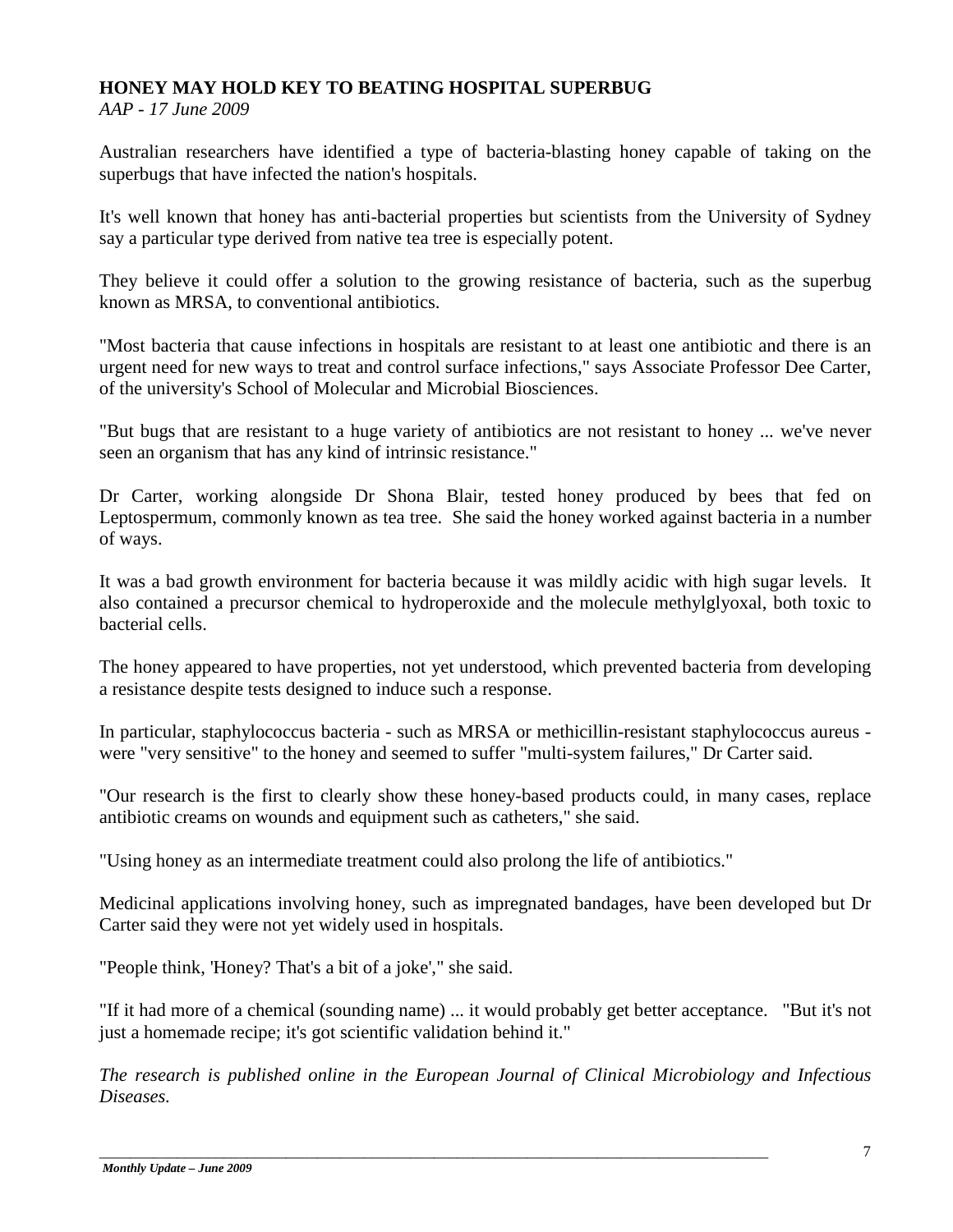## **RIRDC BEE SURVEILLANCE WORKSHOP**

*16 June 2009*

The Workshop was attended by sixteen and chaired by Simon Barry from CSIRO Mathematical and Information Science Section.

The following State Government apiary staff attended: Doug Somerville and Nicholas Annand, NSW Hamish Lamb QLD, Joe Riordan Victoria, Michael Stedman South Australia, Chairman of AHBIC Lindsay Bourke, Dr Denis Anderson CSIRO, other CSIRO scientists, Iain East from DAFF, Dr David Dall from RIRDC and consultants involved in this RIRDC funded project .

The workshop was held to consider future and current surveillance needs for Honey Bee Biosecurity, every participant contributed to the discussions.

The annual benefit of mite exclusion to Australia's plant industries is between 43.5 million and 102.2 million dollar.

*The workshop discussed existing programs as follows:*

As part of AQIS International vessel clearance, masters en route to Australia are required to report any detection of bees to AQIS who respond to any report and instruct that bees are to be destroyed before arriving at an Australian port.

Border inspections by AQIS also include cargo inspections and wharf surveillance working closely with port workers to ensure bee sightings are reported.

Northern Australia Quarantine Strategy focuses on pests and diseases with potential to enter Australia including Apis species and the mites they may carry that are a threat to Australian beekeeping.

The National Sentinel Hive Program was established in 2000 and currently sites monitor 26 ports in Australia.

Bait hives have been established round high risk ports in Tasmania, South Australia, Victoria, Queensland and New South Wales.

The program also monitors pheromone baited log traps for Asian honeybees in Darwin, Gove, Cairns and Brisbane and there are plans to be install them in some Tasmanian ports.

In 2007 Queensland surveyed 43 apiaries for external parasites using miticides strips and sticky paper, none were found.

Victoria and NSW have several beekeepers undertaking sugar shaking.

Interstate movement also require health certificate.

Detector Dogs that can detect honeybees are used at airports and the mail exchange. The research staff involved in this project will be addressing all the concerns and options to determine future bee Biosecurity arrangements.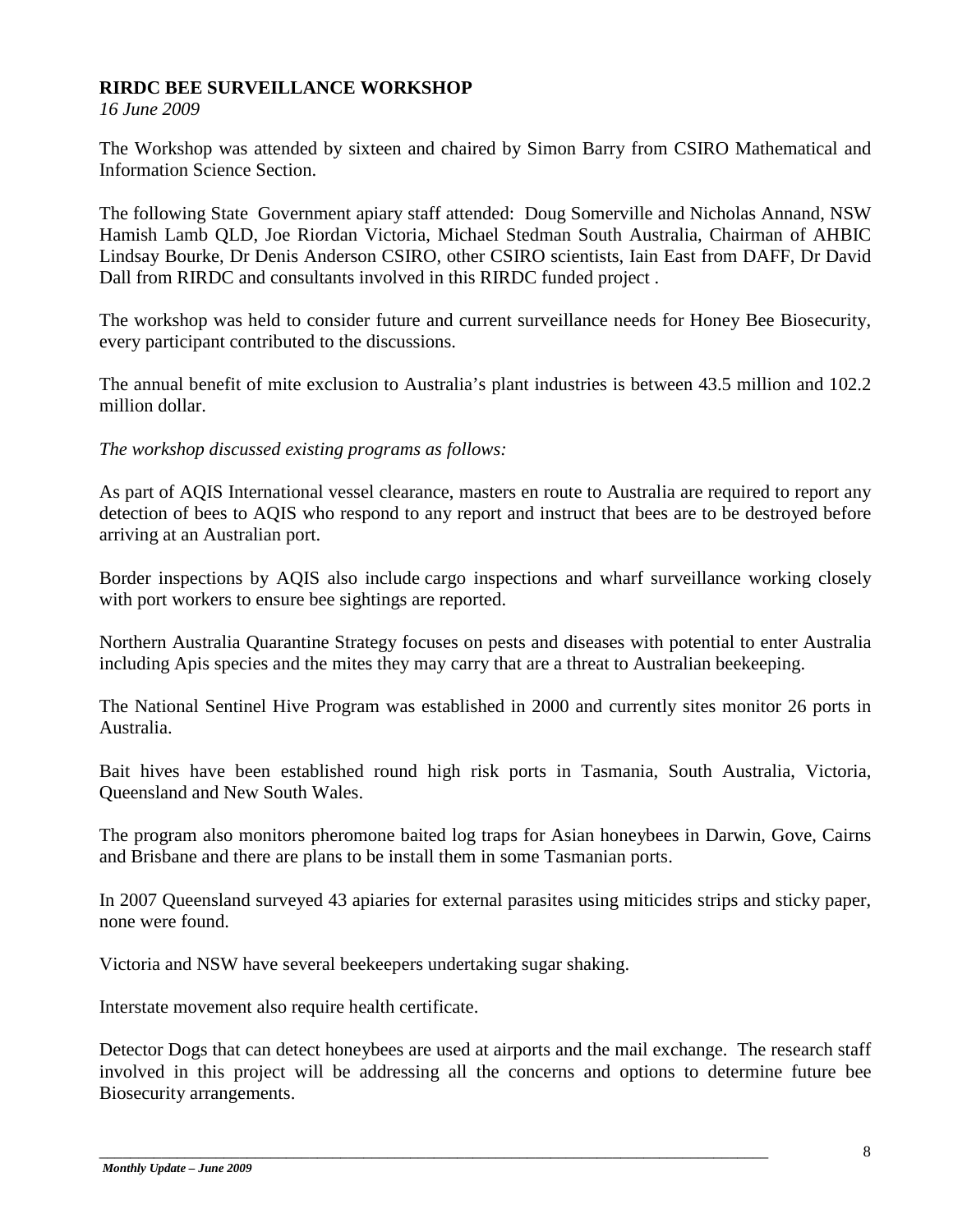The workshop looked at a pathway analysis for the introduction of exotic bees and associated parasite they carry, only one component of this large project to help government and industry make decisions about present and future protection arrangements such as industry wide monitoring, remote detection, bee free zones and the role of the Honeybee Quarantine Station.

From July, Animal Health Australia will take over the management of the National Sentinel Hive program from DAFF. *Bruce White*

## **NEWS FROM THE AUSTRALIAN QUEEN BEE BREEDING PROGRAM**

The Australian Queen Bee Breeding Program (AQBBP) is run by the Australian Queen Bee Breeding Group (AQBBG). It is a program which has 15 lines of superior donated stock which has been replicated in a closed breeding program. The lines are all inseminated with pooled semen. According to the work carried out by Laidlaw and Page, this program should be able to be replicated at least 15 times before any effects of inbreeding are seen. It is possible to introduce new genetic material at any time.

There has been one successful sale of evaluated queens from the program in early 2008 and also some overwintered stock has been sold in late 2008.

The AQBBP has been grateful to the technical expertise supplied by Dr. Ben Oldroyd and Peter Oxley. Their willingness to provide information has been much appreciated.

The first replications were carried with 10 queens from each line being produced by Instrumental Insemination and then field tested by Neil Bingley and Wayne Sawdy. The best from each line was sent back for replication and subsequent sale.

A second round of insemination was carried out and these queens have also been evaluated.

Currently there is a third round of insemination being carried out. In spring, there will be daughters raised from these queens for evaluation. This is a new way of evaluating the queen lines and doing subsequent reproduction. The AQBBP is grateful to Peter Oxley for giving us the methodology for this evaluation method. Peter had developed this after a trip to Europe looking at breeding programs there.

The sale of evaluated queens has been slow mainly due to the fact that these queens are usually 12 months old and, as such, the beekeeper, who purchased the queen, only has about 6 months in which to do anything with that queen. The main demand is for young queens that have the ability to last at least two seasons.

To this end, the AQBBG has decided that it would be able to carry out insemination of queens with pooled semen and make these available as untested queens. It is possible for a beekeeper or queen bee breeder to order a specific line and it could even be the case that a choice could be made to inseminate from only one line instead of pooled semen.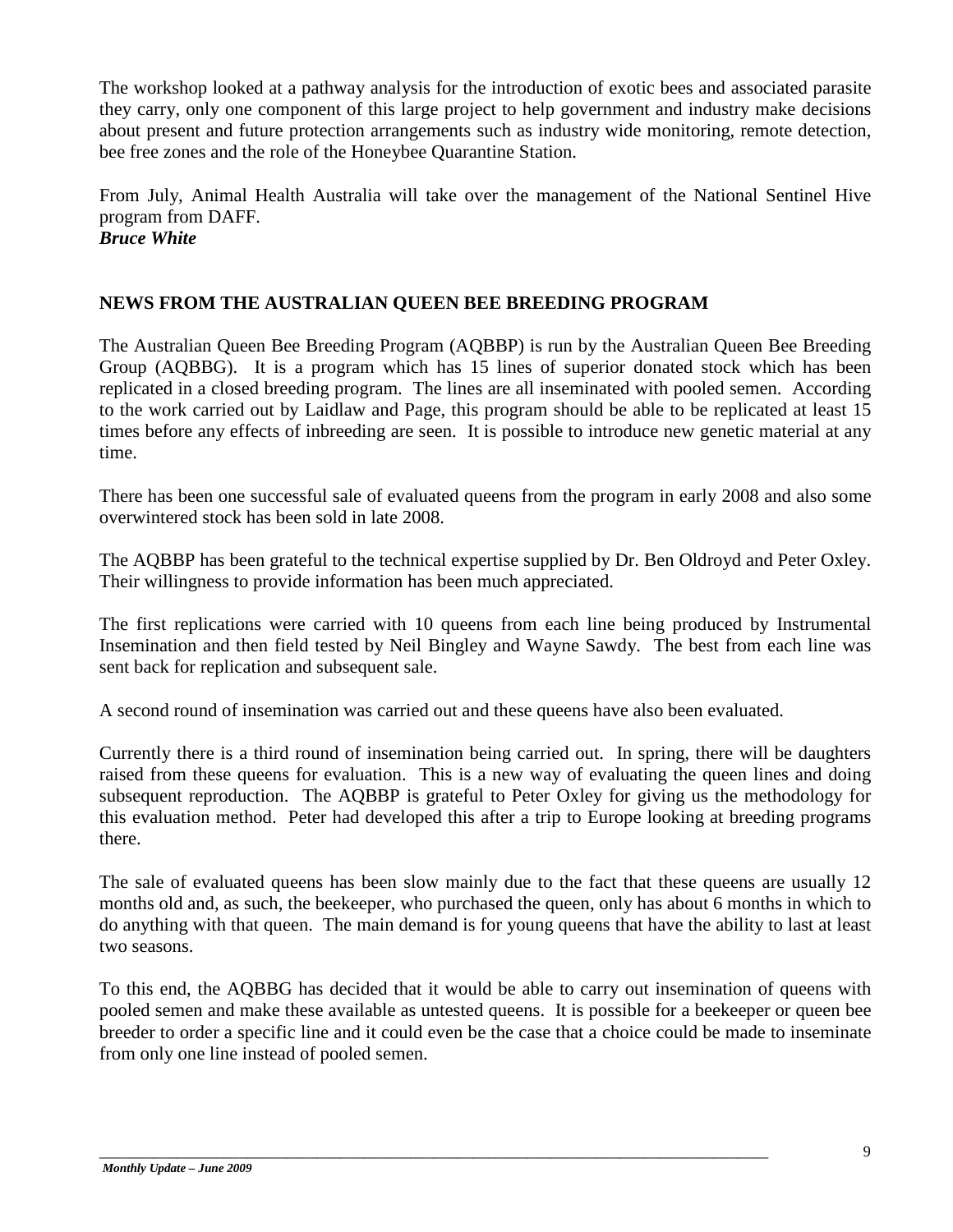Data is available from the previous evaluations which show production figures and this is available to anyone who is looking at ordering an inseminated queen. This data may help you choose which line or lines you would like to use in your operation.

If this was done then the genetics would be able to be spread around the industry and the beekeepers would be able to capture the benefits of the program.

So if you, or someone you know, want to buy young inseminated queen bees, let me know and an order can be placed for that queen. It is anticipated that prosecution of these queens will occur in spring.

## *HBRDC Research Results*

There is some interesting research by Peter Oxley, Dr. Ben Oldroyd and Gladys Ho titled Development of Two Markers for Hygienic Behaviour of Honeybees. It can be found at <https://rirdc.infoservices.com.au/downloads/08-092.pdf>

Part of the research is an assessment of Joe Horner's mating system. It makes for interesting reading. Whilst a lot of the genetics is well above the average beekeepers head, there is plenty of other information to digest.

*Trevor Weatherhead - 21 June 2009*

## **NOTICE OF ANNUAL GENERAL MEETING**

## **AUSTRALIAN QUEEN BEE BREEDING GROUP INC.**

The Annual General Meeting (AGM) of the Australian Queen Bee Breeding Group will be held on Thursday evening 9 July, 2009 at the Rydges Parramatta Hotel, 116 James Ruse Drive, Rosehill NSW. It is planned to have the AGM at the cessation of business of the New South Wales Apiarists Association afternoon session. So check with either Bruce White or Trevor Weatherhead for the actual venue for the AGM. The agenda and financial papers will be available at the AGM.

## **RIRDC HONEYBEE RESEARCHERS' FIELD DAY**

RIRDC will be hosting a Honeybee Researchers' Field Day on Wednesday 8 July 2009 at the Hawkesbury Campus of the University of Western Sydney.

If you wish to attend this free event there will be a bus available (if needed) primarily for interstate and overseas delegates to the field day. If you would like to book a seat on the bus and order your lunch, could you please contact: Lea Edwards on either phone: 02 6271 4132 or email: [lea.edwards@rirdc.gov.au](mailto:lea.edwards@rirdc.gov.au) by 5.00pm 2 July 2009.

**RIRDC have now advised that following the Field Day there will also be an excursion to the irradiation plant at Wetherill Park starting at 6.00pm.**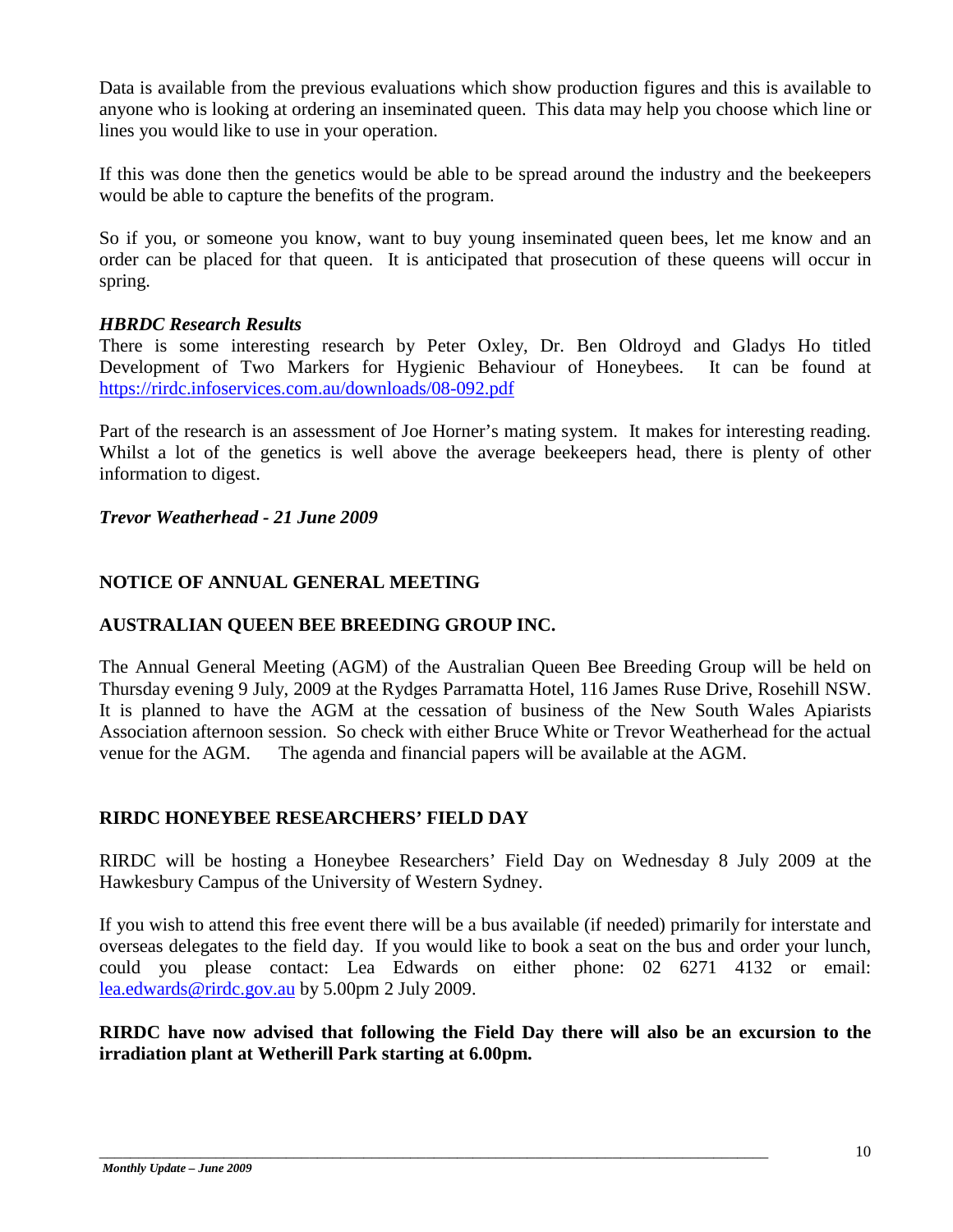## **BEEKEEPERS FEEL THE STING OF TIMBERCORP COLLAPSE**

*ABC News - 9 June 2009*

The Timbercorp collapse is hurting many rural businesses, including beekeepers.

Timbercorp financed vast almond plantations around the New South Wales, Victorian and South Australian borders. But Timbercorp's administrators now say the crops are unprofitable.

Doug Somerville from the NSW Department of Primary Industries says it takes tens-of-thousands of beehives to pollinate the crops each year. But he says this year Timbercorp has not asked beekeepers for their pollination services.

"Timbercorp are the biggest players in the almond industry in Australia and almond trees require honey bees to pollinate the crop," he said. "None of the beekeepers that are involved in the pollination of that crop have been informed that their bees will be required this August.

"So essentially you're going to see a massive shortfall in the almond crop in Australia this year if those bees don't go onto that crop and the beekeepers involved won't get a pollination fee or a service fee either." Mr Somerville says a number of beekeepers are reliant on the annual almond tree pollination.

"A lot of guys in Victoria and NSW and a few in Queensland have come to rely on providing bees, getting bees ready in the autumn for that August pollination job," he said.

"A lot of guys would have forfeited chasing honey flows, or built bees up, or bought bees in to make sure they had the numbers to do the pollination job. "Now all of that's sort of no longer required up to this point in time. They'll have to sustain a loss as a result."

Mr Somerville says the move does not make sense considering the Timbercorp administrators are looking to sell-off assets.

"I don't quite understand the thinking of the whole process. The trees will be watered and kept alive but if they don't set a crop in August, they're not going to yield anything at Christmas to harvest over the summer," he said. "They won't have any cash-flow out of the trees for over 12 months."

## **PROTECTING NEW ZEALAND HONEY**

*Otago Daily Times - 2 June 2009*

A Dunedin company, Oritain, is developing a honey map of New Zealand in an effort to stop overseas companies branding inferior-quality honey as coming from New Zealand.

There have been claims a British beekeeper has imported Manuka trees to produce a locally grown version of the highly priced New Zealand honey, while a US producer relabeled New Zealand Manuka honey and sold it for six times the price of the genuine product, which sat beside the fake on some US supermarket shelves.

Oritain determined the geochemical profile, or fingerprint, of soil, which can be traced in food or an end product.

The company's operations manager, Mike Darling, said by generating a profile of elements such as soil, it was possible to tell where products such as honey, milk, wine, fruit, wool or meat came from.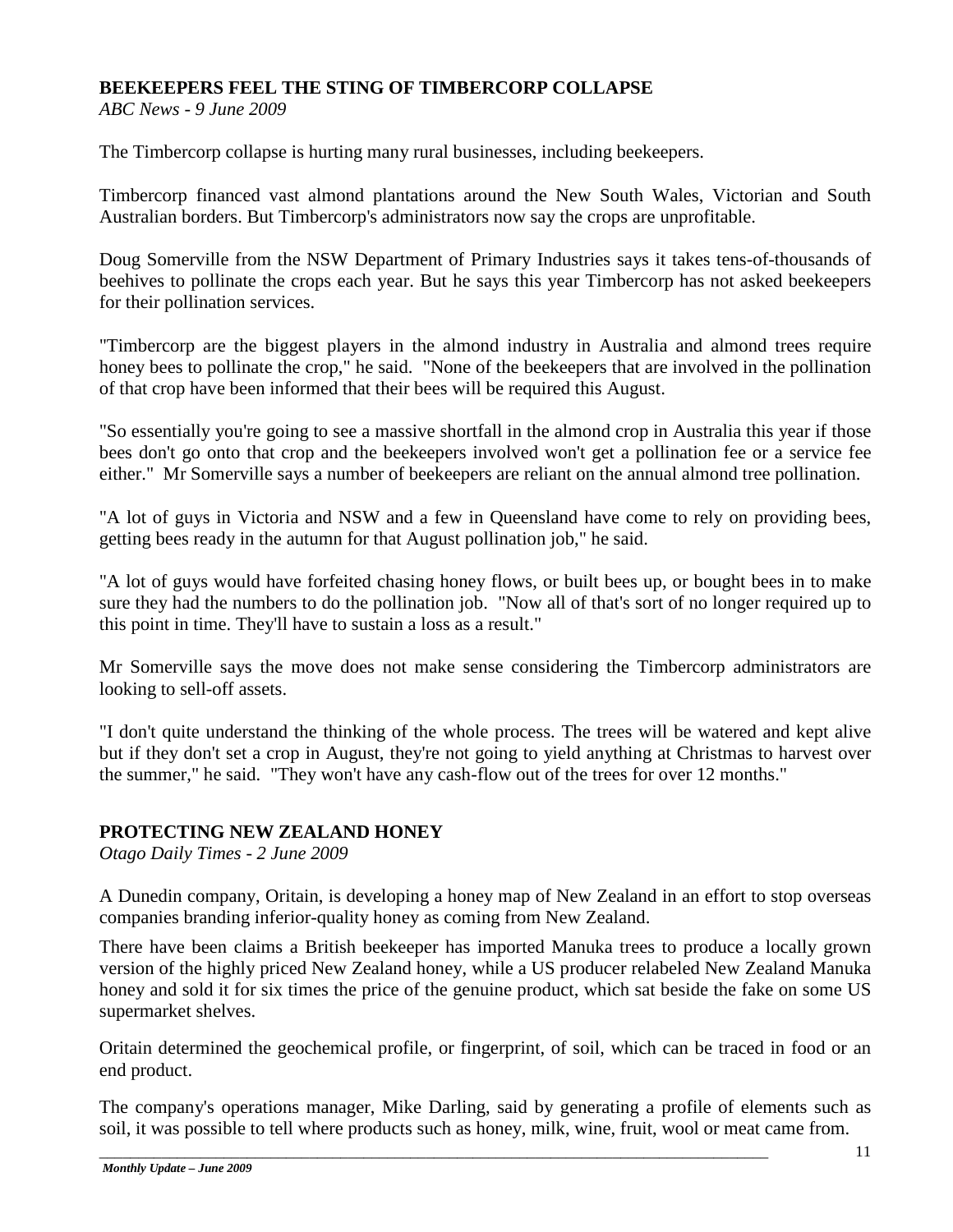By creating a honey map, Mr Darling said the industry had the data to counter false claims of authenticity, such as those made in the US. "This map will provide critical reference data so that any honey sampled anywhere in the world can be compared to what it should look like if it truly came from New Zealand," he said.

Mr Darling said Oritain had much of the data it needed to determine the source of the honey, but would gather thousands more samples. It would also buy and sample New Zealand-branded honey in the US and other markets to verify its country of origin.

Mr Darling said the answer lay in the bees. "Their honey provides deep insights into their flight patterns and provides a unique geochemical fingerprint of the area where it was produced.

"Genuine New Zealand honey is chemically different to honey produced elsewhere."

Provided the reference data was available, Mr Darling said Oritain could also determine if honey from different sources had been mixed.

This was important for honey from plants such as Manuka, which commanded premium prices. The stakes were high.

The Australian honey industry had taken a knock after Chinese honey contaminated with an antibiotic was branded as coming from Australia and distributed in the US.

Mr Darling said honey producers such as Waitaki apiarists Kate White and Peter Irving were already using Oritain to authenticate their honey, while wine and meat producers were also involved.

## **CROP & STOCK REPORTS**

### **NEW SOUTH WALES**

Spotted Gum on the South Coast has been flowering well although the weather has not allowed bees much flying time. Very cold weather in the Northern Inland has limited White Box gathering. The Coastal regions have had enormous rainfall which will take a few weeks to dry out, so overall, very little honey would have been gathered during the past month.

Many beekeepers are commenting that their hives are very up and down and a lot of bees will require spring ground flora pollen to get them into condition for later honey production.

Most beekeepers would be aware that Timbercorp, the major almond grower in Australia, is in administration and pollination of their orchards was in doubt.

At this point in time, I believe pollination is to go ahead, albeit at a reduced level. Many beekeepers will elect not to go due to Spotted Gum flowerings both in Queensland and South Coast of New South Wales. Those that are considering taking hives are insisting on a minimum of half payment before delivery due to concerns with payments, given the financial position of Timbercorp.

\_\_\_\_\_\_\_\_\_\_\_\_\_\_\_\_\_\_\_\_\_\_\_\_\_\_\_\_\_\_\_\_\_\_\_\_\_\_\_\_\_\_\_\_\_\_\_\_\_\_\_\_\_\_\_\_\_\_\_\_\_\_\_\_\_\_\_\_\_\_\_\_\_\_\_\_\_\_\_\_\_\_\_\_\_\_

*Bill Weiss*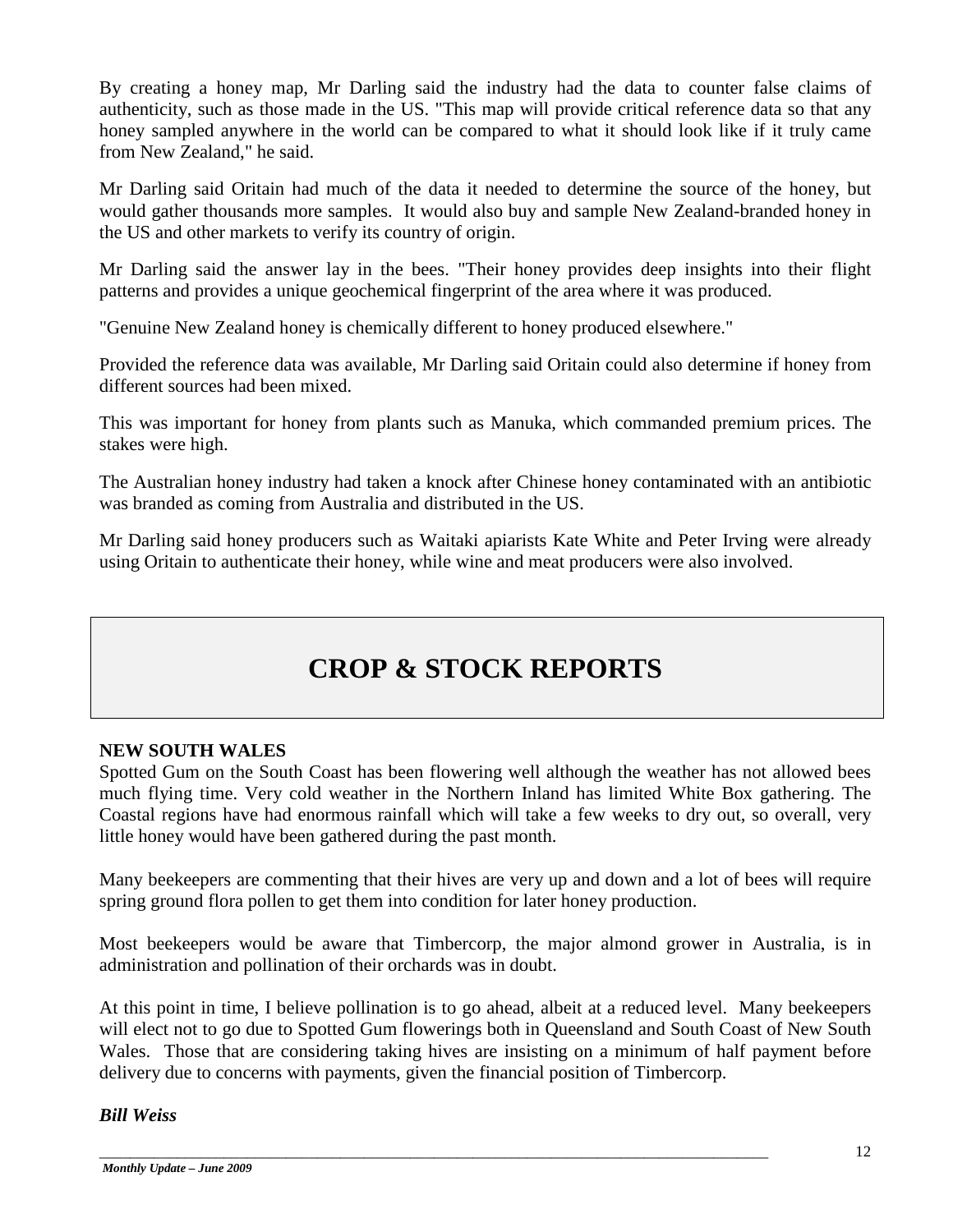## **QUEENSLAND**

Honey producers working Spotted Gum in Queensland report hives are in good condition with good brood nests and pollen stores. Honey is being produced at a steady rate by Queensland Spotted Gum standards. Reports from the Channel Country indicate that where the rains have fallen and the Yapunyah has set bud, bees have been gathering good nectar from the Yapunyah and pollen from ground flora. Cold weather has slowed production as is expected for June/July.

A deluge in the South East has improved prospects for the coming spring and summer. The SOI indicates a dry period ahead. Good sub soil moisture may mean some reasonable yields from coastal species of eucalypts in the new season, trees to watch will be Grey Ironbark, Yellow Stringybark (White Mahogany), Brush Box and Blue Gum. High humidity will result in excessive Small Hive Beetle activity. Beetles were bad in the past season, with many hives lost. Progress is being made with traps and attractants. A lot of interest will be generated on this topic at the State Conferences this year.

Queensland beekeepers are holding very little honey at present, increased prices have been welcomed.

## *Bill Winner*

## **SOUTH AUSTRALIA**

*West Coast* Bees are on Diversifolia. Spring prospects are reasonable with Canola.

#### *Northern area*

Good early rains. Prospects for Canola and Salvation Jane look good with some patches of blue gum budded again.

### *South East*

Very little Banksia and very little Diversifolia. Stringy Bark was disappointing this year. Bees are sitting quite good awaiting almonds.

### *Riverland*

Not much happening here until almonds begin in a month or so. A lot of citrus has been removed due to lack of water so limited prospects of moving from almonds straight to citrus.

Generally – had reasonable rainfall, as long as it continues (unlike the last few years where it dried up in winter), we have the potential for an average crop of honey.

\_\_\_\_\_\_\_\_\_\_\_\_\_\_\_\_\_\_\_\_\_\_\_\_\_\_\_\_\_\_\_\_\_\_\_\_\_\_\_\_\_\_\_\_\_\_\_\_\_\_\_\_\_\_\_\_\_\_\_\_\_\_\_\_\_\_\_\_\_\_\_\_\_\_\_\_\_\_\_\_\_\_\_\_\_\_

### *Wendy Thiele*

## **TASMANIA**

Hives are in good condition.

Good rains have fallen over most of the state.

At this stage prospects for ground flora honey looks promising.

### *Shirley Stephens*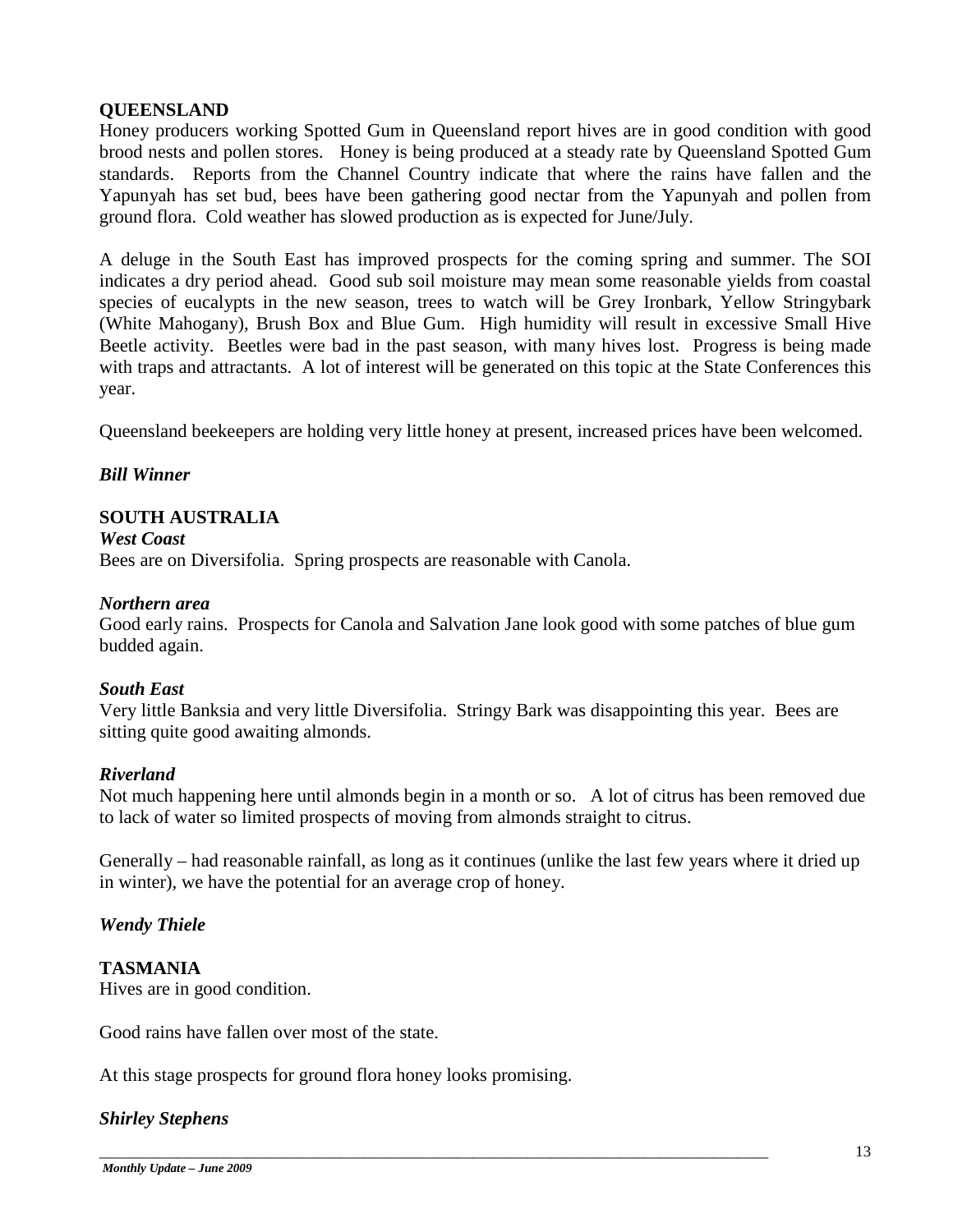## **VICTORIA**

April weather has remained warm and dry until the very welcome autumn break, starting on 23 April and continuing for several days. The rains resulted with from 20mm upward through most of the cropping country across Victoria. There were some very heavy falls in the north eastern Victorian catchments. Gippsland was the only region that missed out.

The rains will promote a good early strike of weeds. Wild Turnip in the north west Mallee, Cape Weed everywhere, and Paterson's Curse in north eastern Victoria and the southern Riverina of NSW.

**North West –** With the above average day temperatures of late March into April, coupled with the total lack of summer rain in the Mallee, the Yellow Mallee *(Euc. dumosa)* blossom frizzled up within a few days of bud burst.

**Western –** Brown Stringy Bark (*Euc. baxterii*) flowering has fared a little better with bees breeding well and gaining honey.

**South West Plains -** The rain and cold weather has finished off the Sugar Gum (*Euc. cladocalyx*), with bees closing down very quickly for winter. Bees generally did well, sustaining a good brood nest well into April and quietly filling with honey.

**Foot Hill Country –** Manna Gum (*Euc. viminalis)* where flowering, is providing copious quantities of pollen, but very little nectar. Care is needed to ensure that bees don't become short of honey stores.

**Kamarooka/Wedderburn Area -** Blue Mallee **(***Euc. polybractea)* in this district has been yielding a little honey in recent weeks. With the onset of cold weather Blue Mallee can be hard on field bees.

**Big/Little Deserts -** Desert Banksia (*B. ornata)* there is very little cobbing for a winter flowering; only some pockets along roadsides. In both Deserts, the Banksia has been put under real stress, with many shrubs dying over the summer.

**Gippsland –** Saw Banksia (*B. serrata*) and other flowering flora finished quickly, but bees are in good heart for winter.

There was some movement of bee hives onto Bloodwood (*Euc. gummifera)* in the far east of Gippsland during late March. Reports that Bloodwood was yielding well, but with a lack of pollen that bees need to be in good strength. With the cold weather the flow could close down quickly.

**Caution -** There is considerable talk that quite a few Victorian beekeepers are contemplating movement of bee hives to the south coast of NSW onto Spotted Gum (*Euc. maculata*) for this coming winter. Early reports from two NSW beekeepers state that Small Hive Beetle infestations are the worst that they have experienced

**Future –** Providing our late April rains have follow-up rains through the winter, good spring breeding conditions are now assured. All weeds useful to honey bees will get a good start. Canola crops, on which our beekeeping industry has become more reliant in recent years, will flower well and early in many of our northern regions.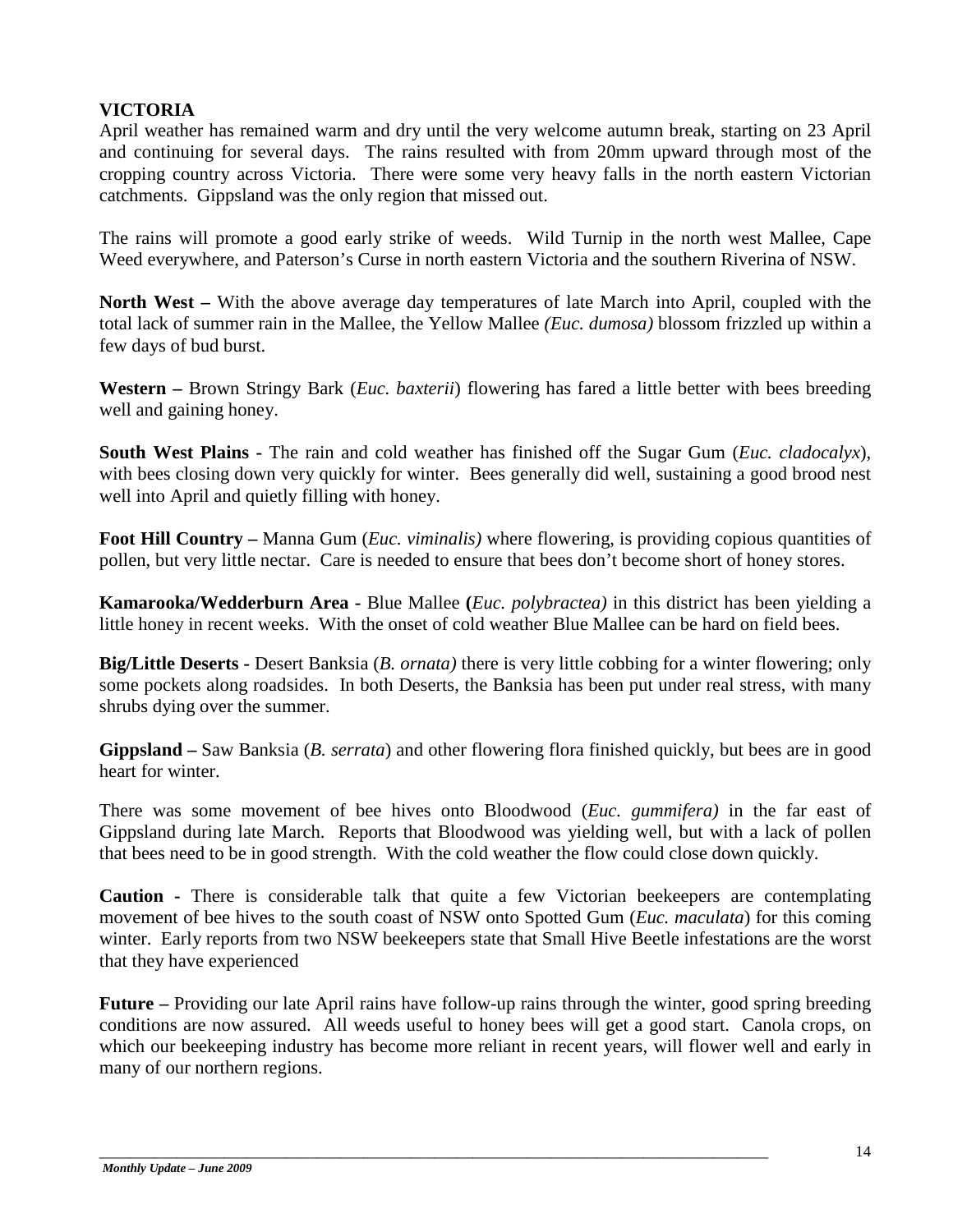Canola presents some problems for beekeepers with:

- the honey's ability to crystallise (candy) rapidly and very hard often within the hives,
- the possibility of difficult to control swarming, and sometimes,
- the possibility the risk of insecticide sprays.

However, to many beekeepers in recent years, Canola has become an essential component of spring breeding and honey production. The battle to sustain bee hives over these drier years has been eased by the heavy cropping of Canola.

**Box-Iron Bark Belt -** Yellow Gum (*Euc. leucoxylon*) has developed a reasonably heavy crop of buds in recent weeks throughout the forest. This crop has set late with the heaviest flowering likely to be during the spring from September onwards and has the potential to give beekeepers some muchneeded choice honey. This budding does not extend, to any great degree into western Victoria. Other than the Yellow Gum budding, there is very little Eucalypt budding for the late spring and summer.

There is the possibility of a few small pockets of Yellow Box (*Euc. melliodora*) setting buds. Red Gum (*Euc. camaldulensis*) and Yellow Box flowered very extensively over the whole of Victoria this past summer, and it is very doubtful that there are many places that there are buds for this coming season.

Red Stringy Bark (*Euc. macrorhyncha*) is carrying a huge crop of buds for flowering in late January onwards (2010). This budding is everywhere where Red Stringy grows i.e., north east, Gippsland, foothill country of the Great Dividing Range, on the east-west arm, and the Pyrenees Ranges. Brown Stringy Bark (*Euc. baxterii*) in western Victoria is also carrying a heavy crop of buds for next autumn flowering.

Grey Box (*Euc. microcarpa*) is a very good possibility for budding well for next autumn. Although Grey Box won't set bud until late November-early December, the trees are very healthy and have been this way for some time. It only needs the right conditions during the next few months to set buds.

**Markets –** Prices have firmed up again with choice honey, generally, offering from \$3.40 to \$3.50 per kg. The lesser valued grades of honey are in short supply and these prices are moving upwards. Any Bloodwood and/or Spotted Gum honey produced will find a ready sale. Beekeepers generally, are not carrying large stocks of honey.

## *Bob McDonald*

### **WESTERN AUSTRALIA**

Average rains over the last year in remote areas has seen a good cop of honey in South-Eastern, Eastern and North-Eastern areas during late autumn and early winter. Some crops will continue for weeks to come. Banksia has produced some honey closer to the coast.

Good rain at the end of May and again in late June has seen coastal areas budding well and the outlook for late winter and early spring crops is much improved.

\_\_\_\_\_\_\_\_\_\_\_\_\_\_\_\_\_\_\_\_\_\_\_\_\_\_\_\_\_\_\_\_\_\_\_\_\_\_\_\_\_\_\_\_\_\_\_\_\_\_\_\_\_\_\_\_\_\_\_\_\_\_\_\_\_\_\_\_\_\_\_\_\_\_\_\_\_\_\_\_\_\_\_\_\_\_

## *Rod Pavy*